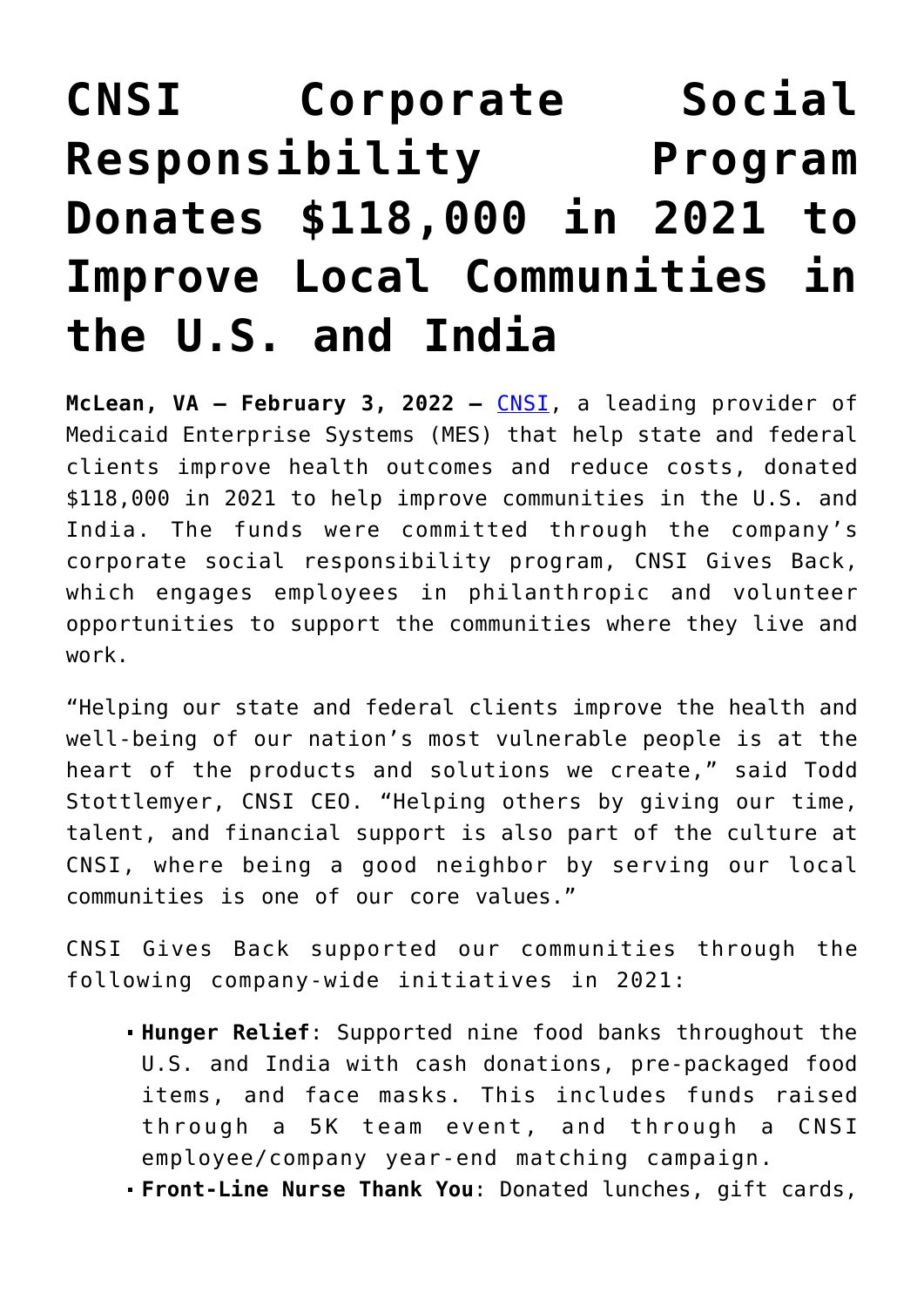and thank you notes to nurses at clinics and hospitals that serve low-income patients, including six U.S. locations and two in Chennai, India.

- **Education**: Provided school supplies for low-income K-12 students in six U.S. school districts and one school in Chennai, India, including 20 laptop computers, and more than \$1,000 to support a "dine with dignity" school lunch program. Also supported VA Ready initiative to help Virginians reskill for in-demand jobs.
- **Child Health**: Contributed to child health, safety, and welfare initiative, Michigan Children's Trust Fund, which designs programs to prevent child abuse and neglect.

Founded in 1994, CNSI has a proud history of supporting the communities where we live and work. Through CNSI Gives Back, the company champions activities and causes that promote a positive impact on the social determinants of health affecting education, health access, and healthier communities. In keeping with our core value to *neighborly serve local communities*, CNSI added a volunteer time off benefit for employees in 2021 that provides up to eight hours of paid leave for employees to volunteer in causes of their choosing.

*CNSI delivers a broad range of health information technology enterprise solutions and customizable products to a diverse base of state and federal agencies in the United States. We align, build, and manage innovative, high-quality, costeffective solutions that help clients achieve their mission, enhance business performance, reduce costs, and improve the health of individuals and communities. Headquartered in the United States with a major technology center in Chennai, India, CNSI employs a world-class team of technologists, program managers, and subject matter experts with large scale mission-critical information technology implementation experience. [http://www.cns-inc.com.](http://www.cns-inc.com)*

# # #